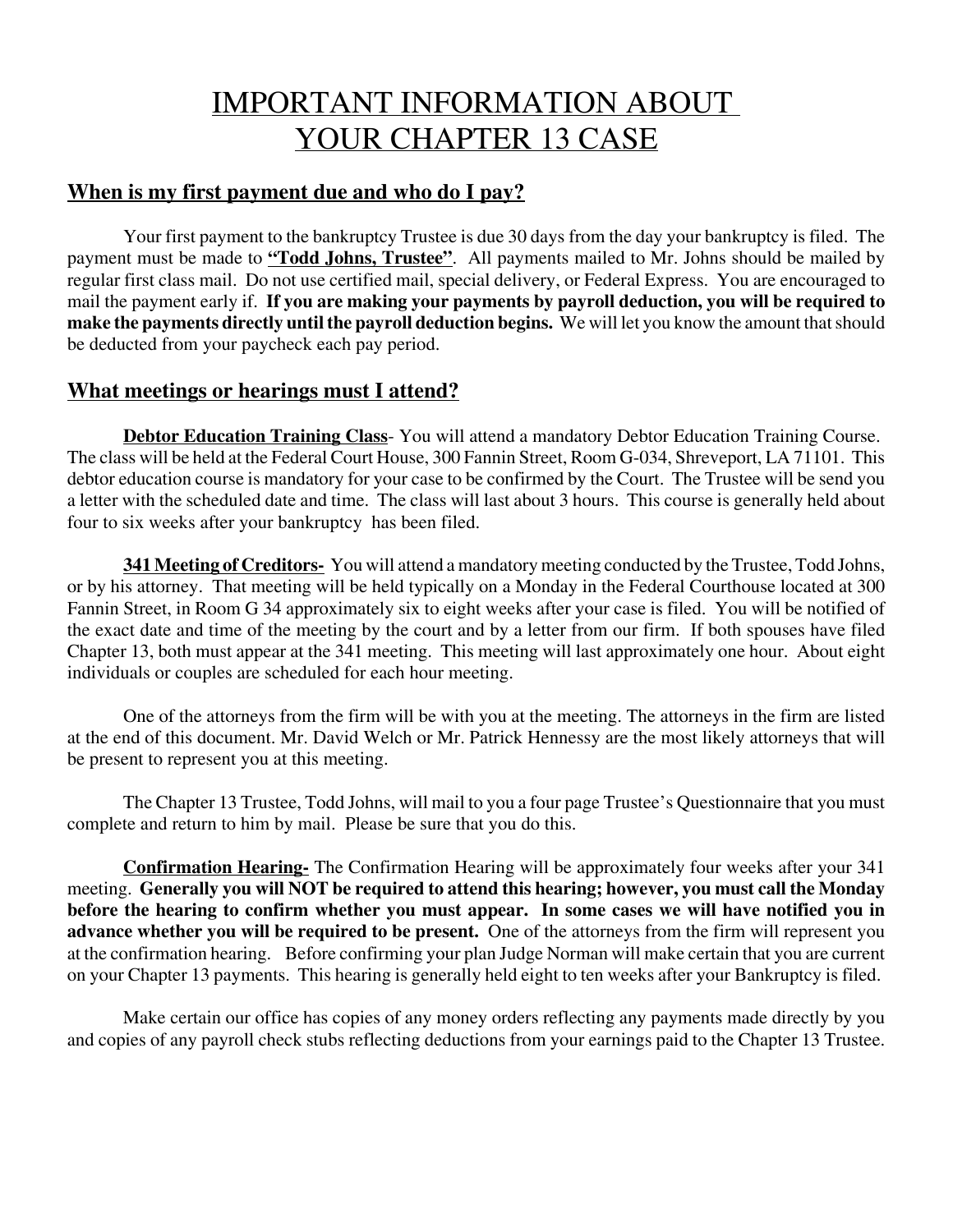### **What do I need to take with me to the 341 Meeting**

*You must take with you your original Social Security Card and an official picture ID, such as a Driver's License or a Louisiana Identification Card***.** If you do not have a Social Security Card, you may take some other official document, such as a W-2 from your current employer. If you fail to return the Trustee's Questionnaire by mail, take the Trustee's Questionnaire to the meeting.

#### **Where is the Debtor Education Training Course held?**

The debtor education Training Course will be held in room G34 in the basement of the Federal Courthouse located at 300 Fannin Street. The Federal Courthouse is adjacent to the Greyhound bus station and the Hilton Shreveport Convention Center.

#### **Where is the 341 Meeting held?**

The 341 Meeting is held in room G34 in the basement of the Federal Courthouse located at 300 Fannin Street. The Federal Courthouse that is adjacent to the Greyhound bus station and the Hilton Shreveport Convention Center.

#### **Where is the Confirmation Hearing held?**

The Confirmation Hearing will be held in Courtroom Number 4, on the fourth floor of the Federal Courthouse located at 300 Fannin Street.

#### **What is the proper dress to wear to the courthouse?**

You may wear everyday business clothes to the 341 Meeting. Do not wear shorts or a cap or hat.

#### **Is there anything I should NOT bring to the Courthouse?**

Do not take a cell phone, beeper, camera or other similar electronic item. The US Marshals will not allow you to enter the Federal Courthouse with these items and will not hold them for you. You should also not bring a pocket knife, mace, pepper spray, or any other item the US Marshals might consider potentially dangerous.

#### **Where do we park?**

Usually you can find a space at a parking meter within two blocks of the Federal Courthouse. Generally the 341 Meeting lasts no more than one hour. There are some handicapped spots at the Federal Courthouse that may be available. Alternatively, you can park in the parking lot across from the Greyhound Bus Station on Fannin and Edwards Street. The cost of parking in the parking lot is approximately \$5.00.